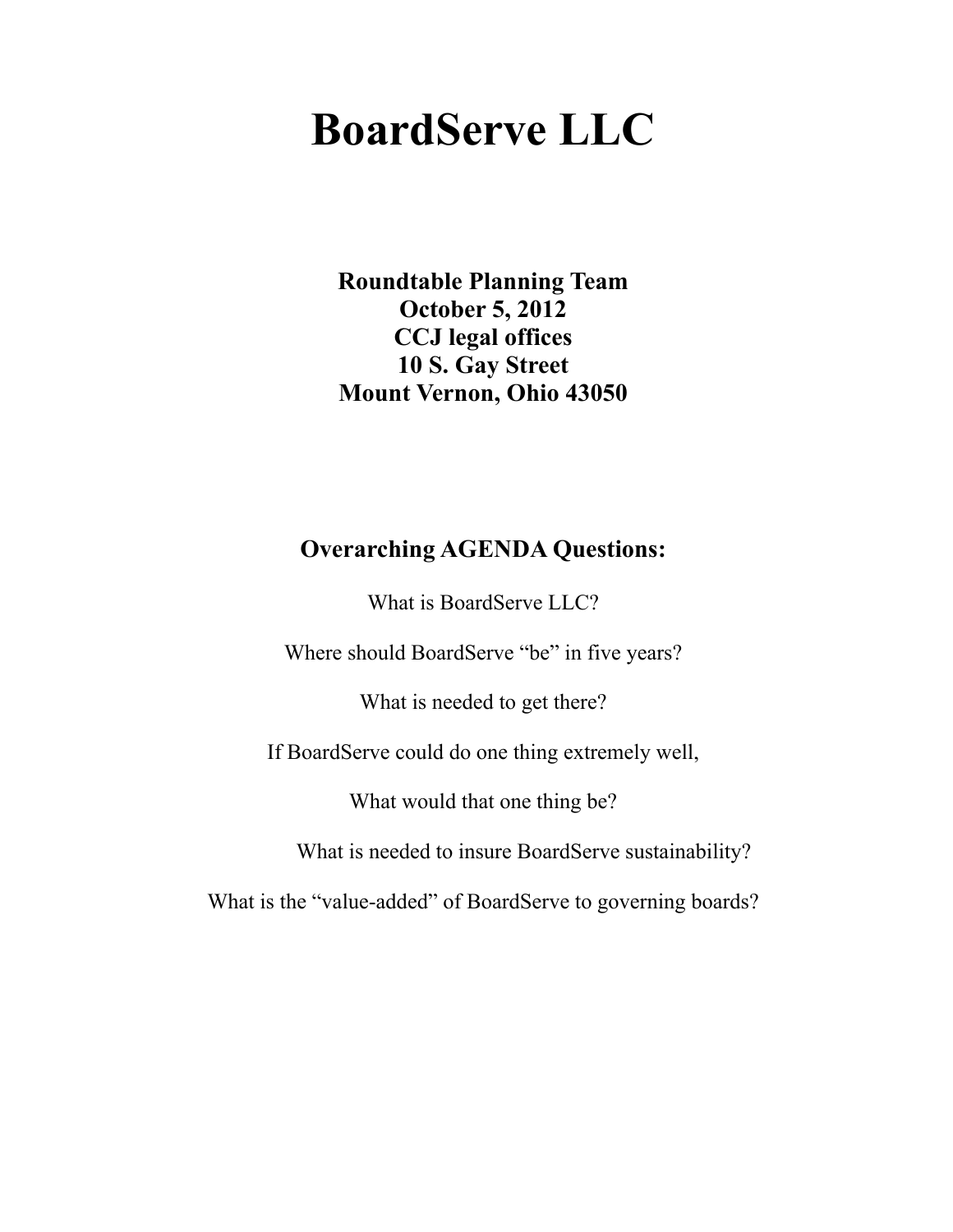# **IN REVIEW:**

# **Mission Statement**

BoardServe.org serves as a global intervention and coaching resource to nurture governing boards of Christian organizations, including universities, seminaries, and local churches.

## **Strategic Vision**

Transformed and transformative boards that govern diligently. (cf. Romans 12:8c)

# **Overarching Objectives**

Create an environment for governing boards to assess their health and effectiveness.

- 1. Clarify where they want to be and shape a structural organization to reach their goals.
- 2. Nurture a functional culture of effective decision-making by governing boards.
- 3. Cultivate a coaching network of certified trainers equipped to develop strong governing boards in Christian organizations worldwide.

## **Strategic Services**

#### **BoardServe.org can provide:**

#### **1. To pastors, school and organizational leaders, and board chairs**

Intensive and systematic coaching with pastors, board chairs, and organizational leaders regarding leadership style, constituency communication, board/leader relationships, team building, vision casting, and strategic implementation planning for the transformative organization.

Intervention with organizational leaders and board chairs regarding governing boards and organizations in crisis.

#### **2. To governing boards**

Consultation, including workshops and retreats, with church, school, and non-profit organizations designed to strengthen the governing boards for

2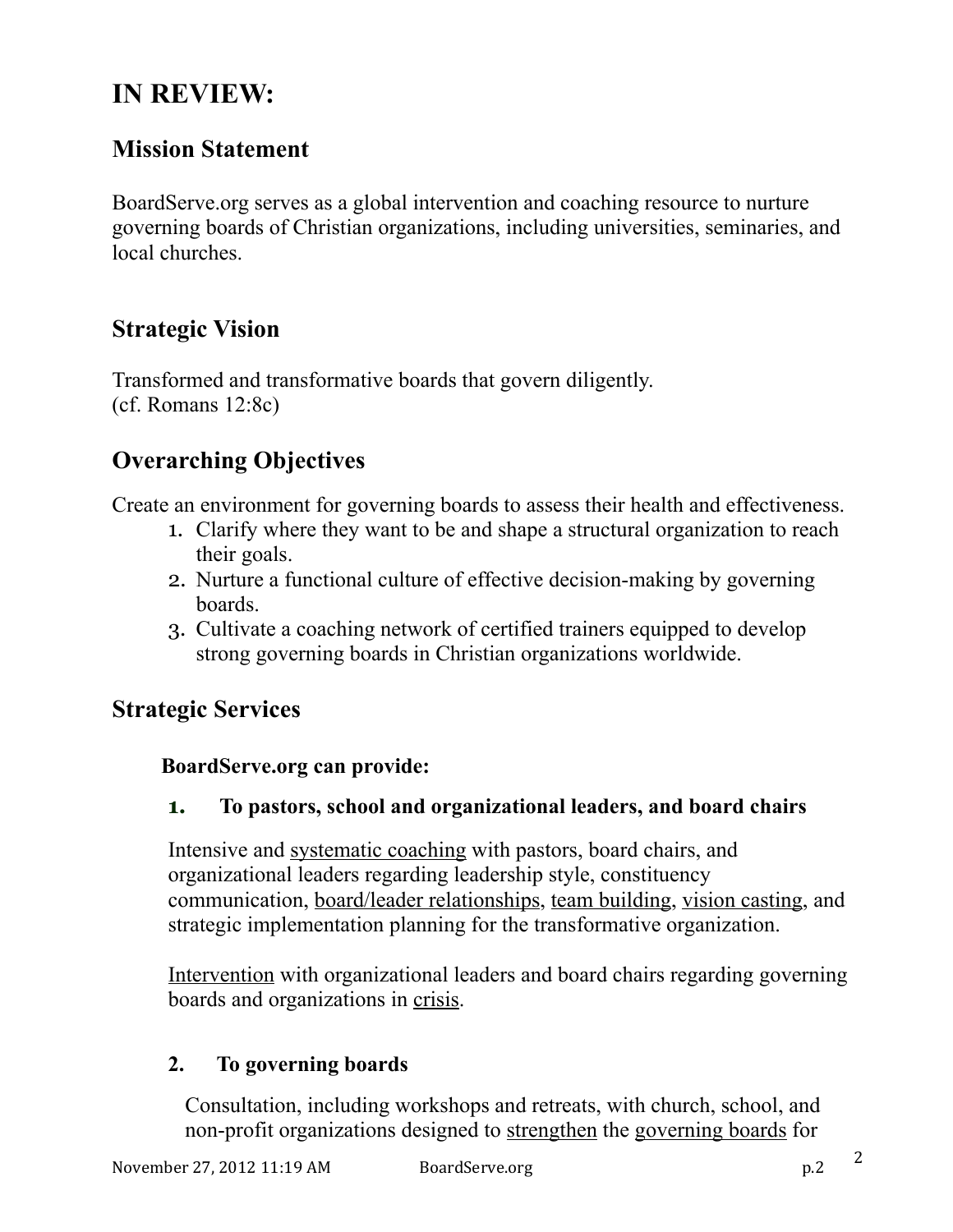Christian organizations.

Training multi-cultural boards in listening, understanding, and appreciating the dynamic richness and significant contribution brought by full participation of all the board members, thus modeling Kingdom values to the church, organization and broader constituency.

#### **3. To churches and organizations**

Periodic webinars offered on key critical issues related to board development.

 Interim leadership of churches or Christian organizations in need of congregational/institutional healing, transition, and board development.

#### **4. A coaching network**

Cultivate and train certified consultants to serve Christian organizations, listen to leaders and board chairs, and coach in a style and method reflective of the mission, values and overarching objectives of BoardServe.org.

 Connect qualified consultants to schools, churches and organizations matching the coach to the person or board requesting assistance.

# **Characteristics and** *Best Practices of Effective Boards*

 **1. HEAD IN – FINGERS OUT.** Board members understand the role, purpose, and function of the board.

 **2. MISSION AND VALUES DRIVE US.** Board members know, communicate, and make decisions in light of the organization's mission, vision, and values.

**3.** THINK QUESTIONS. Board members ask the right questions.

**4. WRITE IT DOWN.** Board members understand and embrace a board policy manual that contains the board-approved policies for effective and efficient governance of the organization.

 **5. WATCH YOUR WORDS.** Board members communicate with each other and address conflict situations as Christians.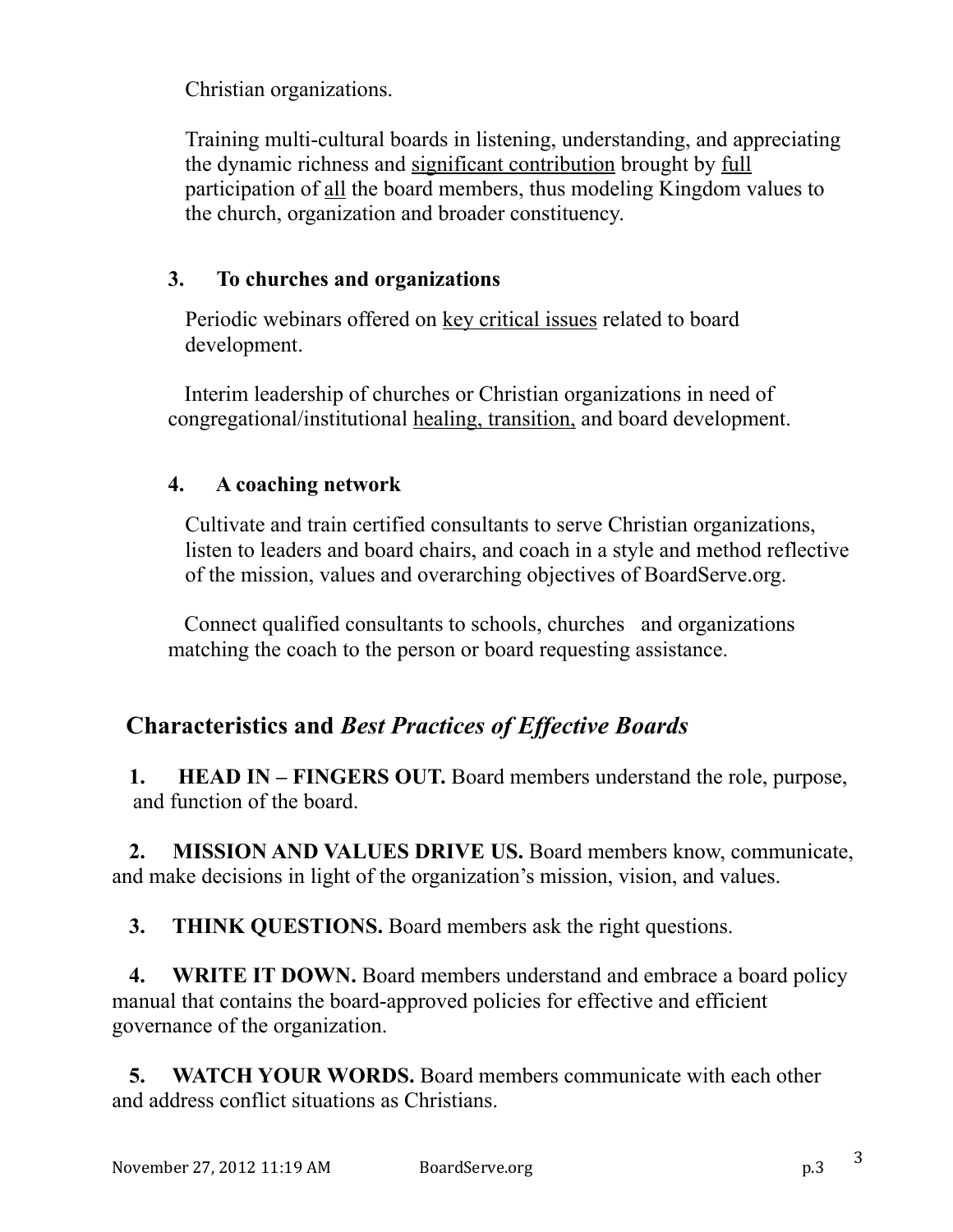#### **6. STRONG BOARDS EMPOWER EFFECTIVE LEADERS.** Board

members relate to their leaders and constituency with one voice.

 **7. INTEGRITY MATTERS.** Board members intentionally engage in mutual accountability, including systematic board development and evaluation.

 **8. TAKE TIME.** Board members take time to process decisions, with no intentional surprises.

 **9. YES! TO VISION-INSPIRED CHANGE.** Board members embrace change and resolve to work through transitions together and unite for the good of the Kingdom and the advancement of God's mission.

 **10. REVIEW-REVISE-RESTATE-RENEW.** Board members participate in accessing the effectiveness of prior decisions and collectively make appropriate adjustments.

 **11. ROLE MODELS OF GENEROSITY.** Board members are outstanding examples of giving regularly and sacrificially to the church, college, or organization they serve.

**12. PASS IT ON.** Board members develop new leaders throughout the region for increased responsibilities and commitment to the organization.

## **Additional Resources**

**1.Book, "Best Practices…"** 

**2.DVD, "Building Better Boards"** 

**3.Dropbox link, lfairbanks@boardserve.org/dropbox** 

**4.Website, [www.BoardServe.org](http://www.BoardServe.org)**

**5.Professional page, www.Facebook.com/BoardServeORG** 

# **NEXT STEPS**

November 27, 2012 11:19 AM BoardServe.org p.4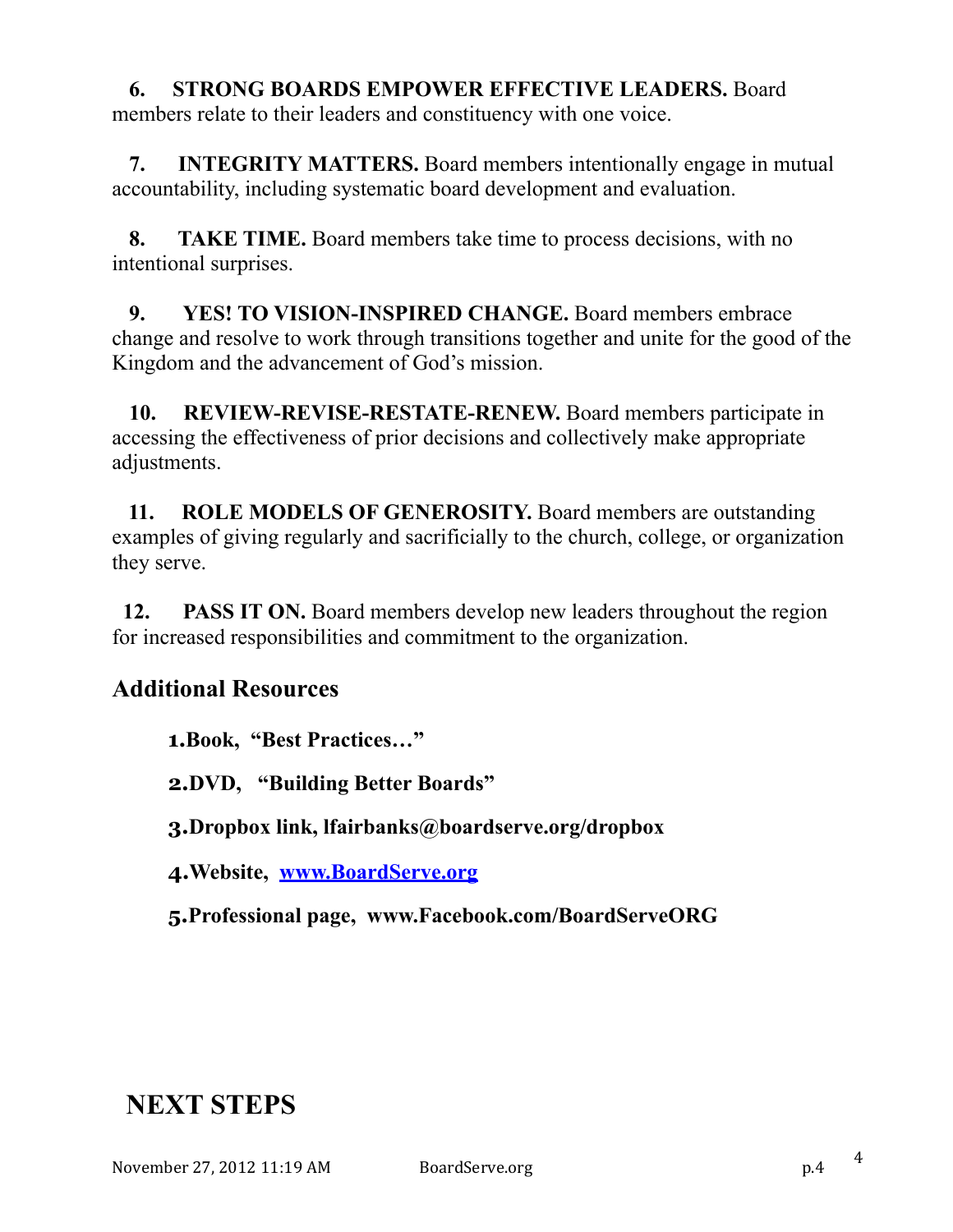#### **What should be our top three CORE VALUES?**

#### **What should be our top three KEY PRIORITIES?**

LeBron, "Arrived home today to read an email from the National Association of Corporate Directors that noted 92% of boards (for profit) are now having performance evaluations conducted. Establishing best practices for non-profits can be no less important and, in fact given the eternal issues that a church board is facing, I would argue it's even more important. We should talk about that when we are together." Len

See also article, "Capacity Building Workshop" published by NDI

#### **What should be our OVERIDING GOALS?**

**What should be our top three STRATEGIC INITIATIVES**?

**How do we "position" BoardServe as a credible resource for governing boards as they seek to review their work and nurture a culture of effective decision making?**

**Administrative issues:**

 **Marketing, including social media?**

November 27, 2012 11:19 AM BoardServe.org p.5